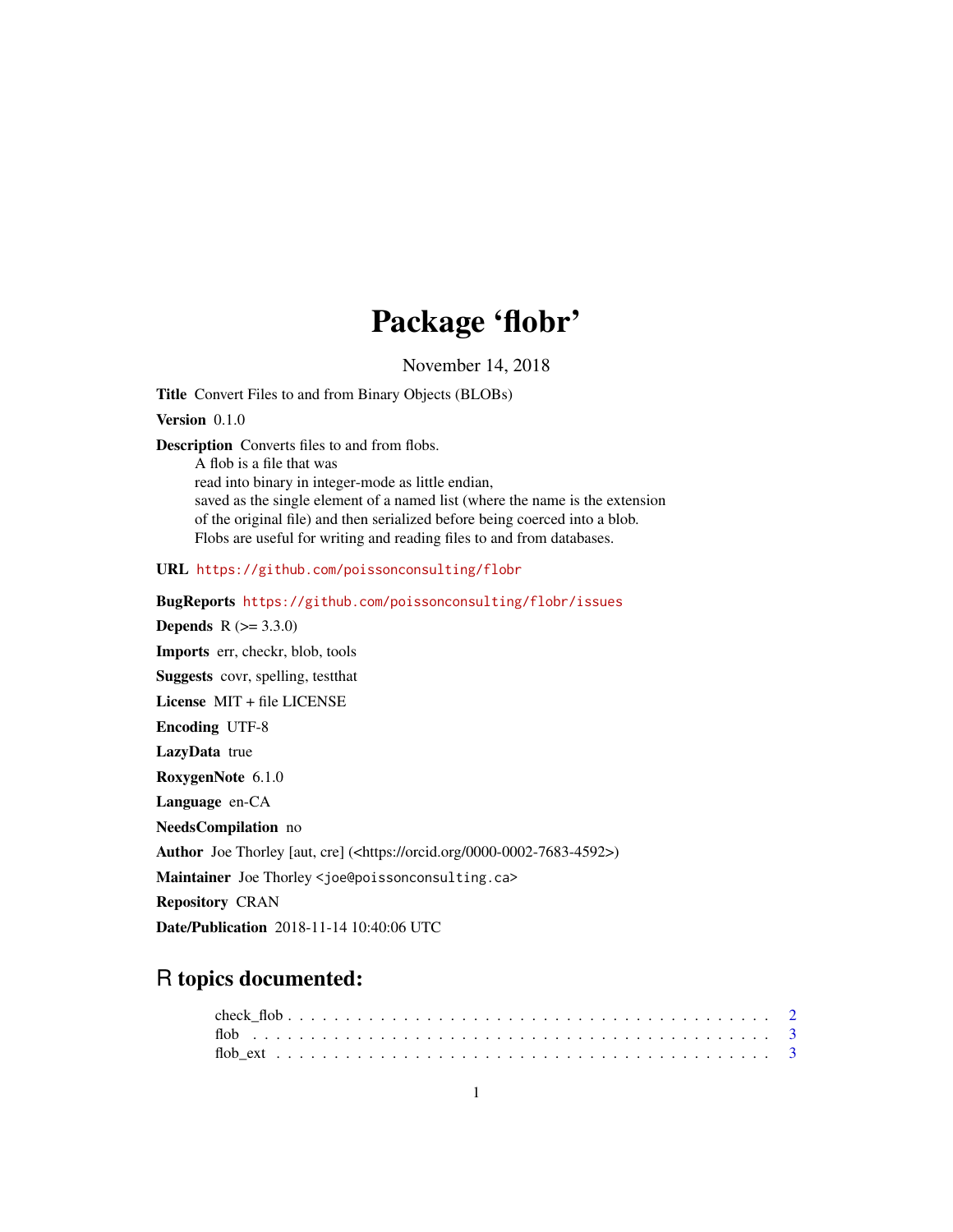<span id="page-1-0"></span>

| Index |  |  |  |  |  |  |  |  |  |  |  |  |  |  |  |  |  |  |  |  |
|-------|--|--|--|--|--|--|--|--|--|--|--|--|--|--|--|--|--|--|--|--|

check\_flob *Check flob*

# Description

Checks whether an object is a [flob](#page-2-1).

#### Usage

 $check_flob(x, old = FALSE, x_name = substitute(x))$ 

# Arguments

| X      | The object to check.                               |
|--------|----------------------------------------------------|
| old    | A flag indicating whether old flobs are permitted. |
| x name | A string of the object name.                       |

#### Value

An invisible copy of x.

# See Also

[flobr](#page-0-0)

#### Examples

check\_flob(flob\_obj)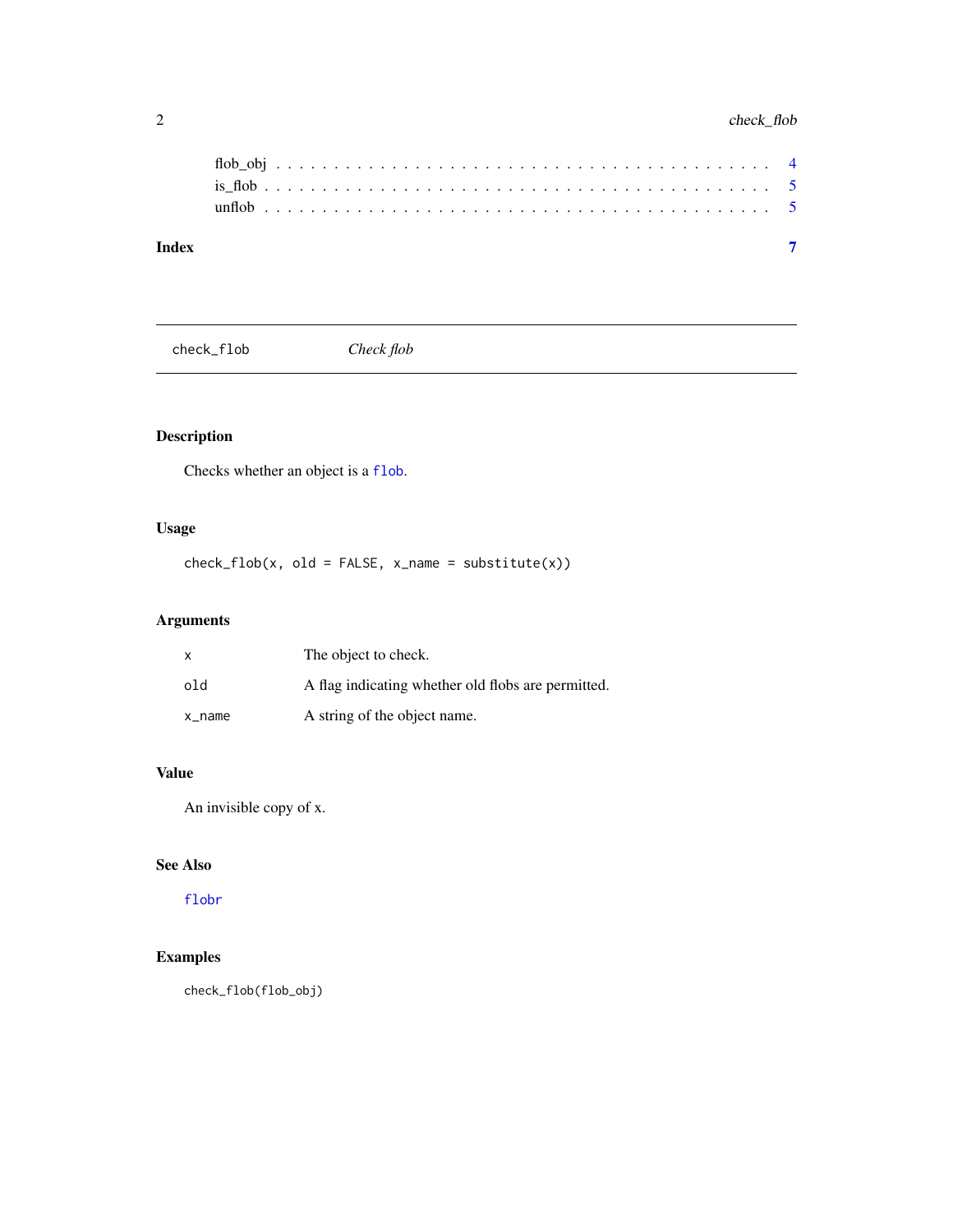<span id="page-2-1"></span><span id="page-2-0"></span>

#### Description

Converts a file into a flob.

#### Usage

flob(path)

#### Arguments

path A string of the path to the file.

#### Details

A flob is a file that was read into binary in integer-mode as little endian, saved as the single element of a named list (where the name is the extension of the original file) and then serialized before being coerced into a blob.

Flobs are useful for saving files in databases.

#### Value

A named flob of the file.

#### See Also

[flobr](#page-0-0)

#### Examples

```
path <- system.file("extdata", "flobr.pdf", package = "flobr")
flob <- flob(path)
flob
```
flob\_ext *Flob Extension*

#### Description

Flob Extension

#### Usage

flob\_ext(flob)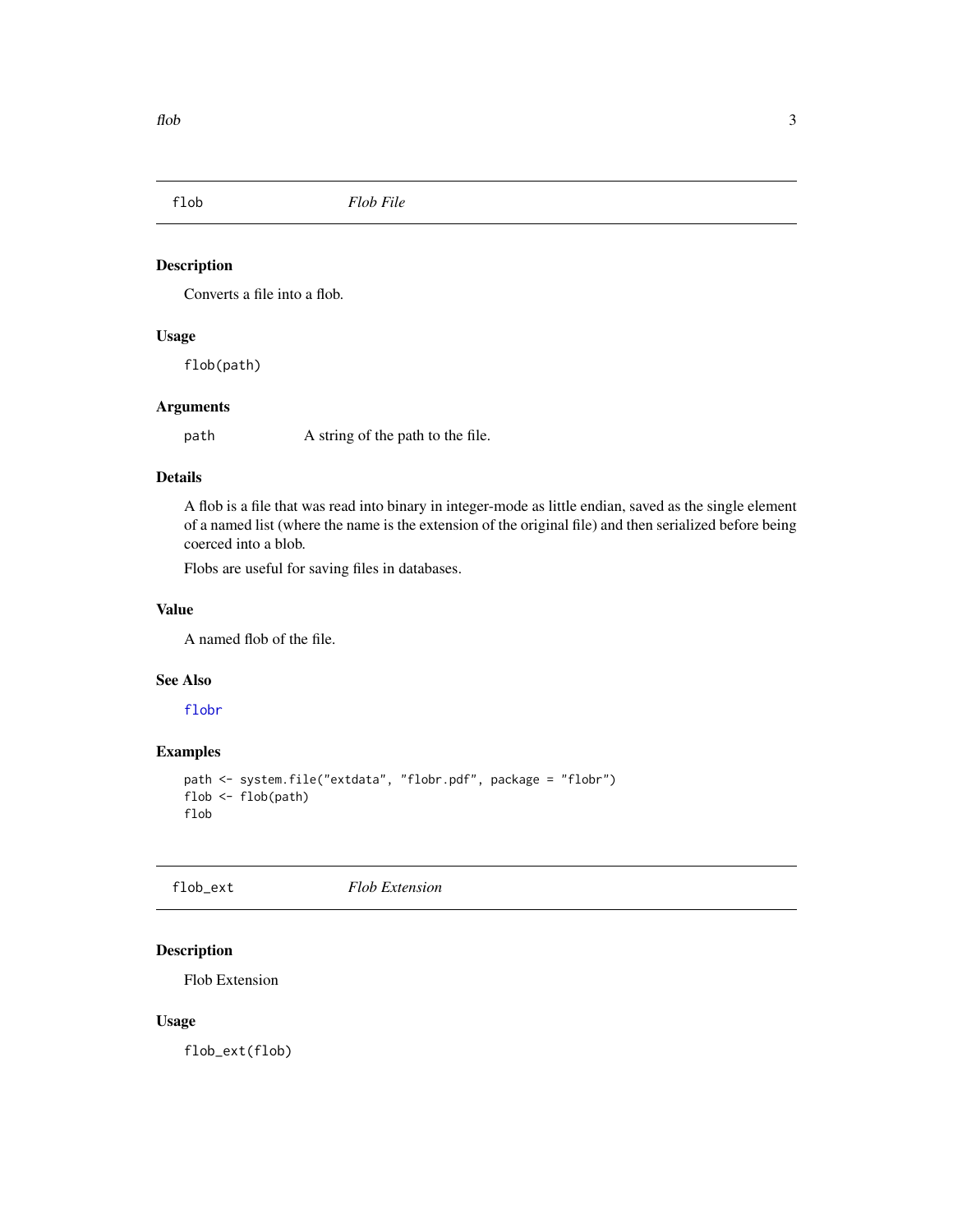#### <span id="page-3-0"></span>Arguments

flob A [flob](#page-2-1)

#### Value

A string of the extension of the original file.

#### See Also

[flobr](#page-0-0)

#### Examples

flob\_ext(flob\_obj)

flob\_obj *A flob Object*

#### Description

A [flob](#page-2-1) of 'inst/extdata/flobr.pdf'.

#### Usage

flob\_obj

#### Format

An object of class flob (inherits from blob) of length 1.

#### Examples

flob\_obj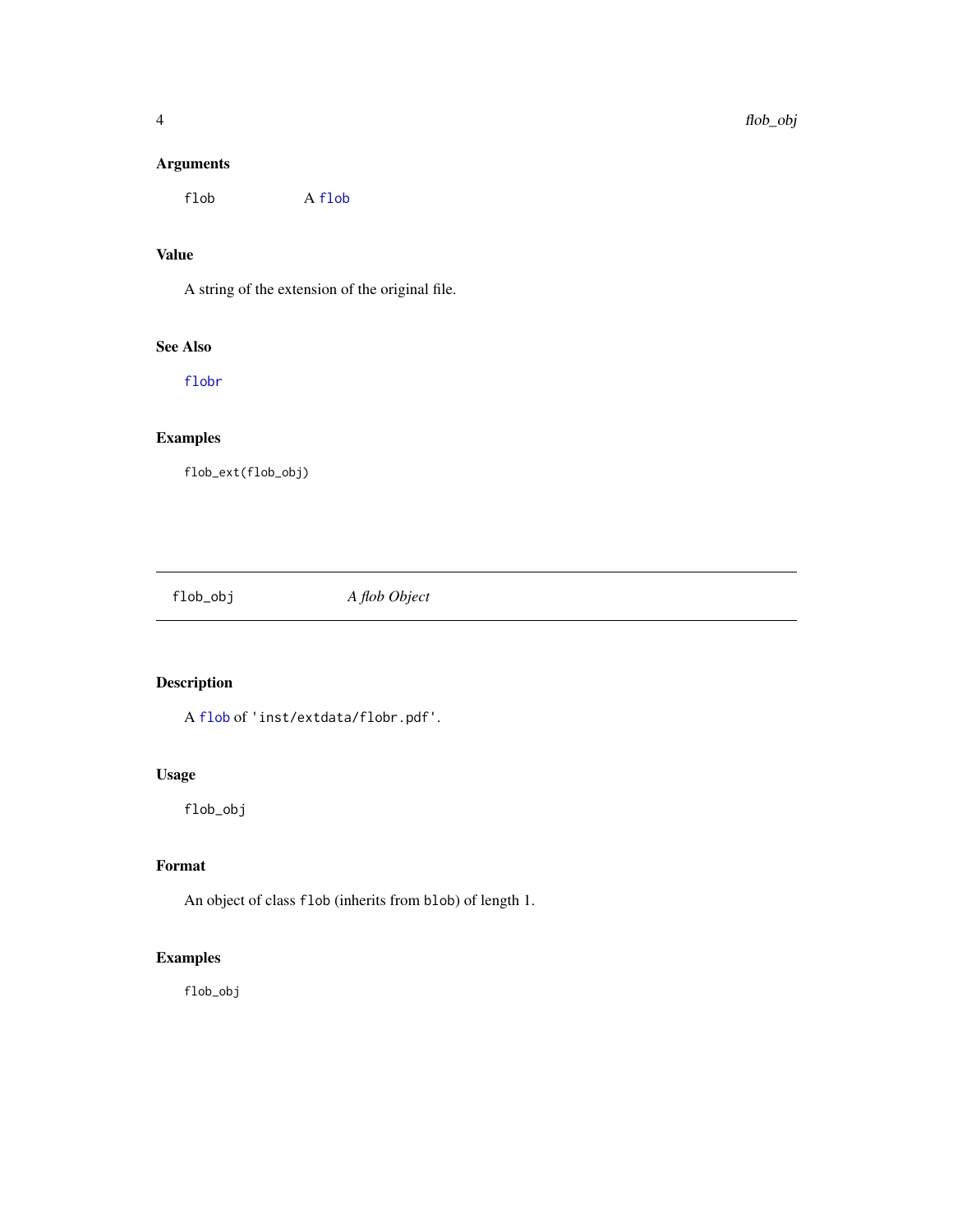<span id="page-4-0"></span>is\_flob *Is flob*

#### Description

Is flob

#### Usage

is\_flob(x)

#### Arguments

x An object to test

#### Value

A flag indicating whether x inherits from [flob](#page-2-1).

#### See Also

[flobr](#page-0-0)

#### Examples

is\_flob(flob\_obj)

unflob *Unflob to File*

#### Description

Converts a [flob](#page-2-1) back to its original file format.

### Usage

unflob(flob, path)

#### Arguments

| flob | The flob to save to file.             |
|------|---------------------------------------|
| path | A string of the path to the new file. |

#### Details

If path does not include an extension then it is added automatically. If path does include an extension and then it must match the flob's extension.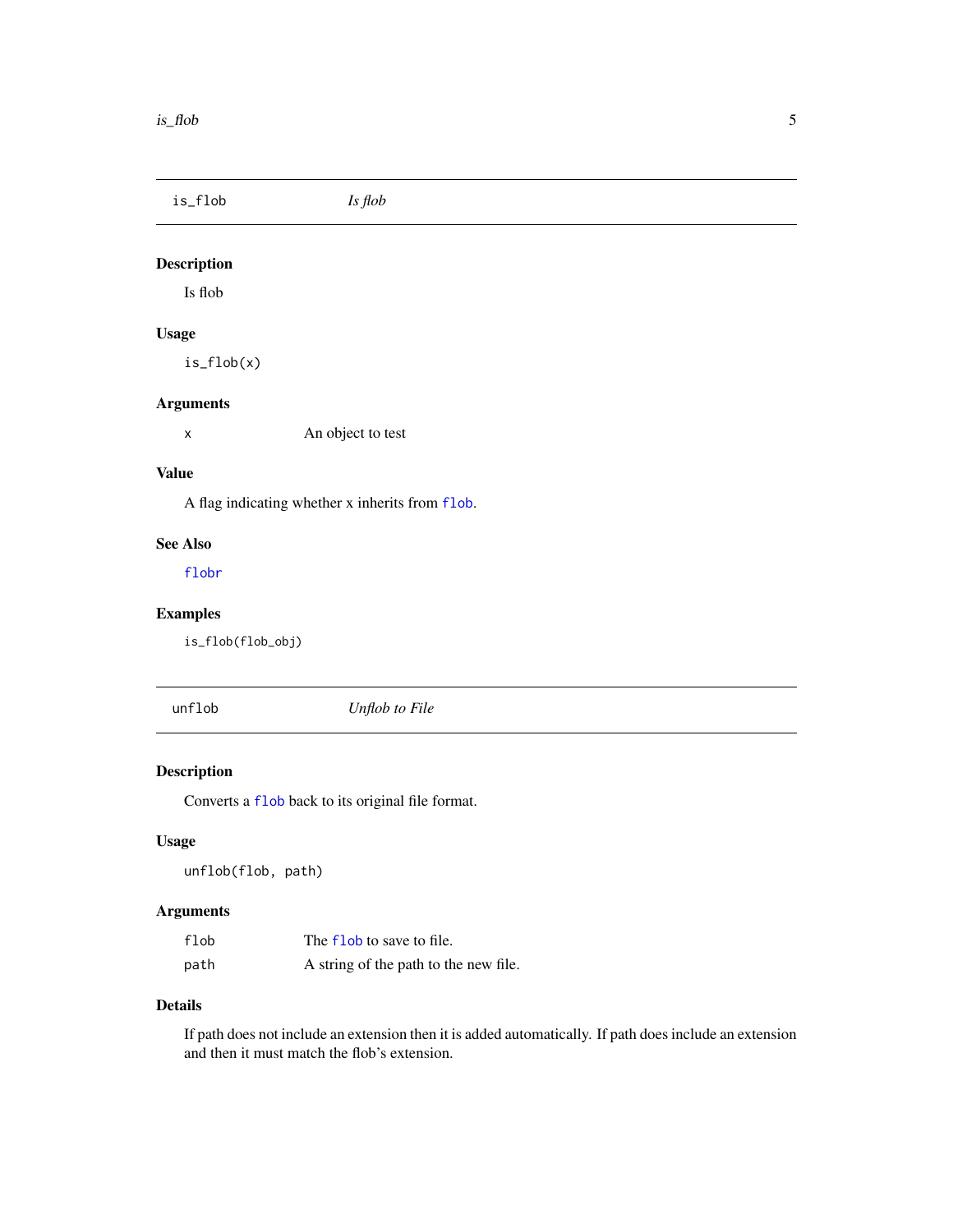#### Value

An invisible string of the path to the saved file.

# Examples

unflob(flob\_obj, tempfile())